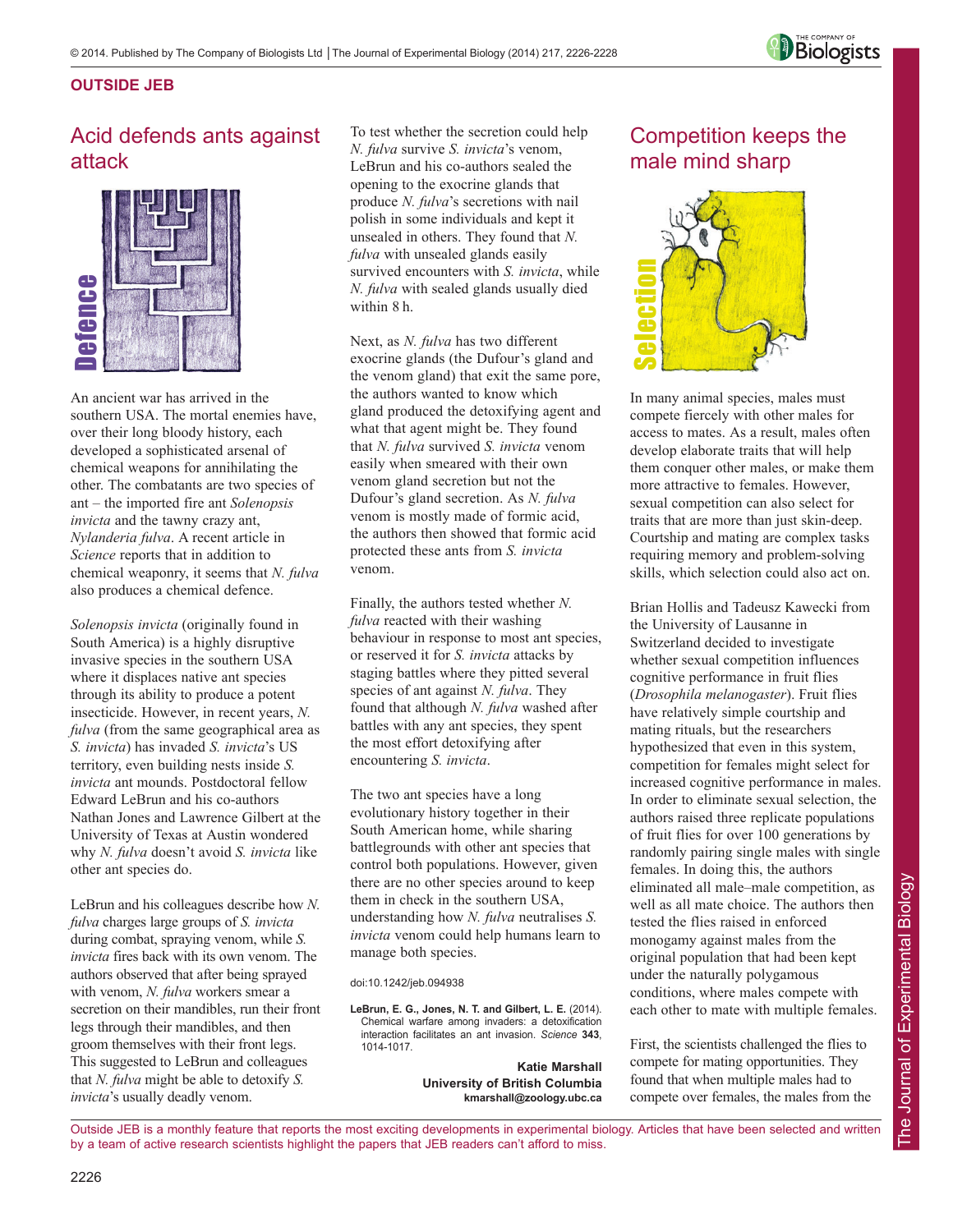polygamous lines were far more likely to mate successfully with females than the males that came from 100 generations of enforced monogamy. However, there were no differences in locomotion between the flies and no differences between the flies in their mating success when a single male was paired with a single receptive female. The researchers concluded that the monogamous males had no gross abnormalities, but had lost their ability to compete with other males for mates.

In order to identify what these monogamous males might be doing wrong, the scientists put varying numbers of receptive and non-receptive females with either a single monogamous or a single polygamous male. They found that males from the lines of enforced monogamy would waste substantial effort trying to court unreceptive females, while the polygamous males targeted their courtship efforts appropriately. The scientists concluded that over the generations, the monogamous males had lost the cognitive ability to correctly identify the females that would be the most receptive to their amorous advances.

Finally, the researchers asked whether this decline in cognition was specific to courtship, or whether the monogamous males had reduced performance during other cognitive tasks. They trained the flies to associate a specific odour with an unpleasant shock and then challenged the fruit flies to solve a maze where the flies had to chose between the adverse odour and a neutral smell. The researchers found that the monogamous males were worse than the polygamous males at solving the maze. Interestingly, when they tested females from both the monogamous and polygamous lines, the scientists found that females of the two lines were equally capable of solving the maze. This result suggests that the males' decline in cognition is specific to the lack of sexual competition, rather than a result of genetic drift or a decline in overall performance in the absence of mate choice. Thus, it appears that sexual competition selects for cognitive traits, and competition is necessary to keep males sharp.

#### doi:10.1242/jeb.094946

**Hollis, B. and Kawecki, T. J.** (2014). Male cognitive performance declines in the absence of sexual selection. *Proc. R. Soc. B* **281**, 20132873.

> **Constance M. O'Connor McMaster University coconn@mcmaster.ca**

### Stressed shag chicks are short on telomeres



From the Fountain of Youth and Shangri-La, to plastic surgery and cryogenic freezing, humans have long been obsessed with circumventing the natural process of ageing. At the cellular level, ageing occurs as the protective DNA at the ends of chromosomes – called telomeres – gets shorter with each round of cell division. Telomeres act as physical shields to keep the important coding regions of DNA safe from unnecessary intervention by the enzymes that repair damaged DNA. Eventually, telomeres become too short to offer any protection, causing DNA integrity to decline and ultimately cell function to fail. Interestingly, a recent study from the laboratory of Pat Monaghan at the University of Glasgow, UK, showed that telomere length at early life stages can accurately predict future longevity in zebra finches. In a follow-up study just published in the *Proceedings of the Royal Society B*, a team from Monaghan's group – lead by post-docs Katherine Herborn and Britt Heidinger – tested whether early life stress enhances telomere loss. If so, this could explain why adverse early life experiences often lead to accelerated ageing – a phenomenon observed in many vertebrates that remains poorly understood. From the Fountain of Youth and<br>Shangri-La, to plastic surgery and<br>cryogenic freezing, humans have long<br>been obsessed with circumventing the<br>heatural process of ageing. At the cellul-<br>level, ageing cocurs as the protective<br>

The team headed out to the field to study a wild population of nesting European shags. They selected about 50 nests from the breeding colony of birds and stealthily monitored them to determine when individual chicks hatched. Ten days after the chicks hatched, the researchers moved in to obtain a blood sample from each one in the nest, and then they assigned the nest to one of three

from the control group were left undisturbed after the initial sampling, while chicks in the experimental groups were handled daily in order to administer an oral dose of corticosterone (the principal stress hormone in birds) dissolved in oil, or simply oil alone. The researchers knew that the handling/ dosing procedure itself is an acute stresssor and causes a transient increase in plasma corticosterone, but they included a corticosterone-supplemented group to ensure that continual daily increases in this hormone occurred even when the chicks became accustomed to handling over the course of the experiment. For the next 20 days, the researchers handled and dosed the chicks in the experimental groups every day, but were careful not to disturb the chicks in the control nests. On the last day of the experiment, the researchers obtained a final blood sample from all of the chicks before waving 'bye-bye' to the birdies and heading back to the lab.

Back in Glasgow, the researchers processed the blood samples in order to measure plasma corticosterone levels and telomere length of red blood cell DNA. The initial pre-treatment corticosterone levels and telomere lengths were similar in all chicks, meaning they all started on a level playing field. However, when the team measured telomere lengths from red blood cell DNA collected on the last day of the experiment, they discovered that chicks that were handled for 20 days on a daily basis – regardless of the contents of their oral dose – had significantly shorter telomeres compared with undisturbed chicks. This means that an acute stressor, such as brief handling, experienced early in post-natal life can accelerate the loss of telomere length and ultimately impact the individual's longevity. So, the secret to a long life is a peaceful childhood! (Excuse me while I go enroll my kids in a yoga class…)

#### doi:10.1242/jeb.094953

**Herborn, K. A., Heidinger, B. J., Boner, W., Noguera, J. C., Adam, A., Daunt, F. and Monaghan, P.** (2014). Stress exposure in early post-natal life reduces telomere length: an experimental demonstration in a long-lived seabird. *Proc. R. Soc. B* **281**, doi: 10.1098/rspb.2013.3151.

> **Sarah Alderman University of British Columbia salderman80@gmail.com**